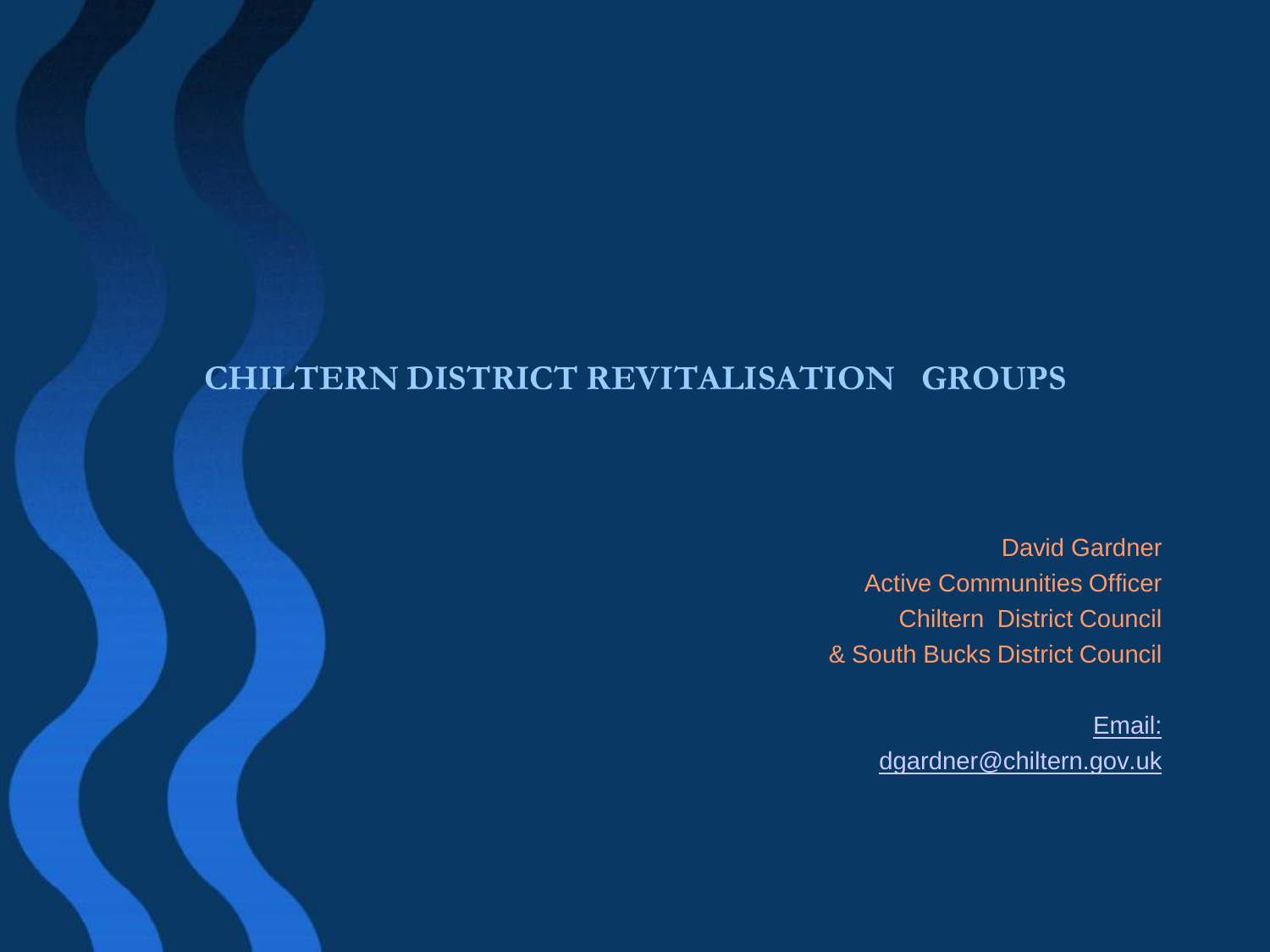# **REVITALISATION**

A working definition:

"Communities where progress is celebrated and self-improvement embraced"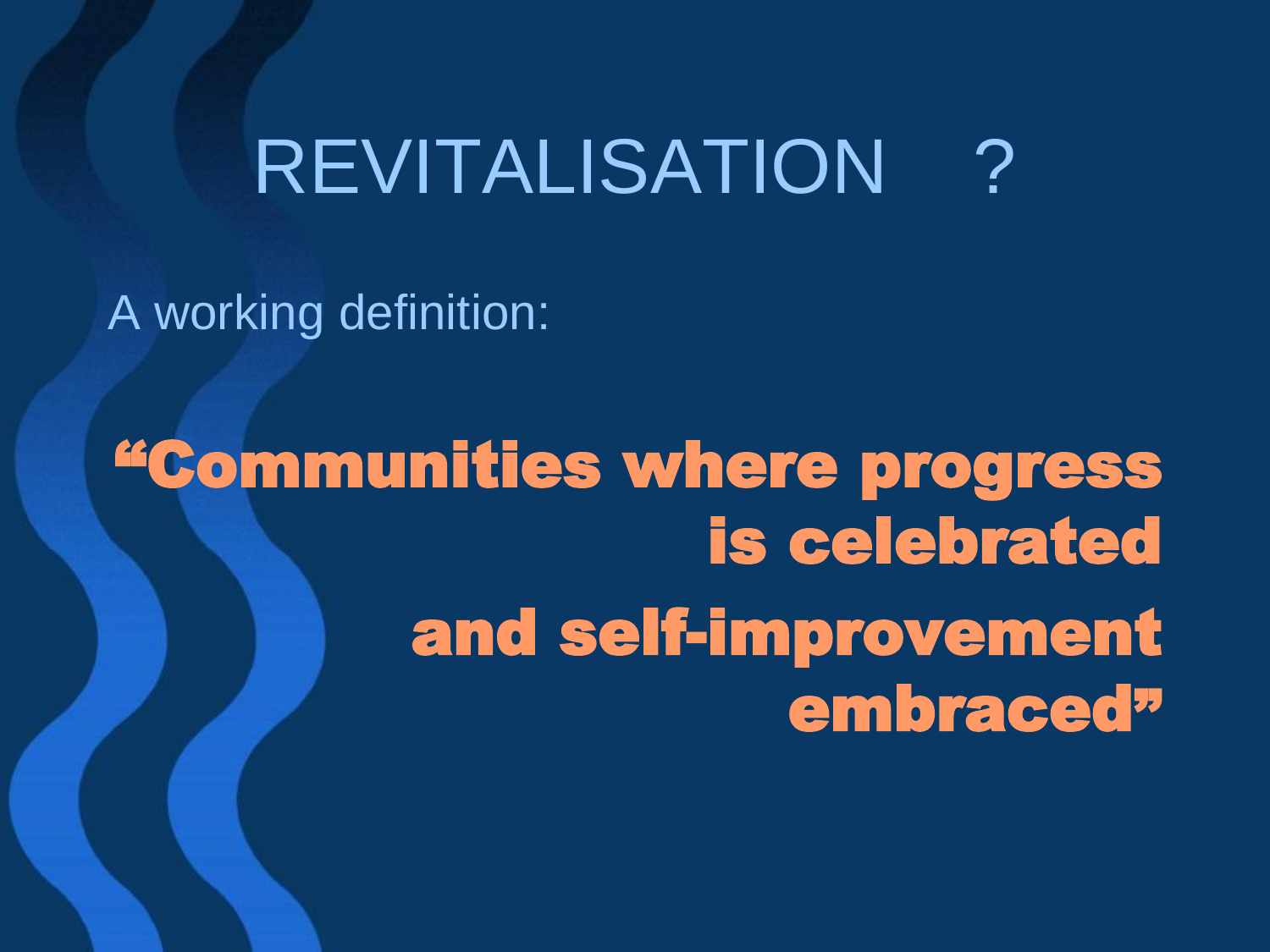# Chiltern District Revitalisation Groups

Amersham Action Group Amersham Old Town Community Revitalisation Group Chalfont St Giles & Jordans Revitalisation Committee Chalfont St Peter Revitalisation Action Group Chesham Connect Little Chalfont Community Association *Great Missenden & Prestwood Revitalisation Group*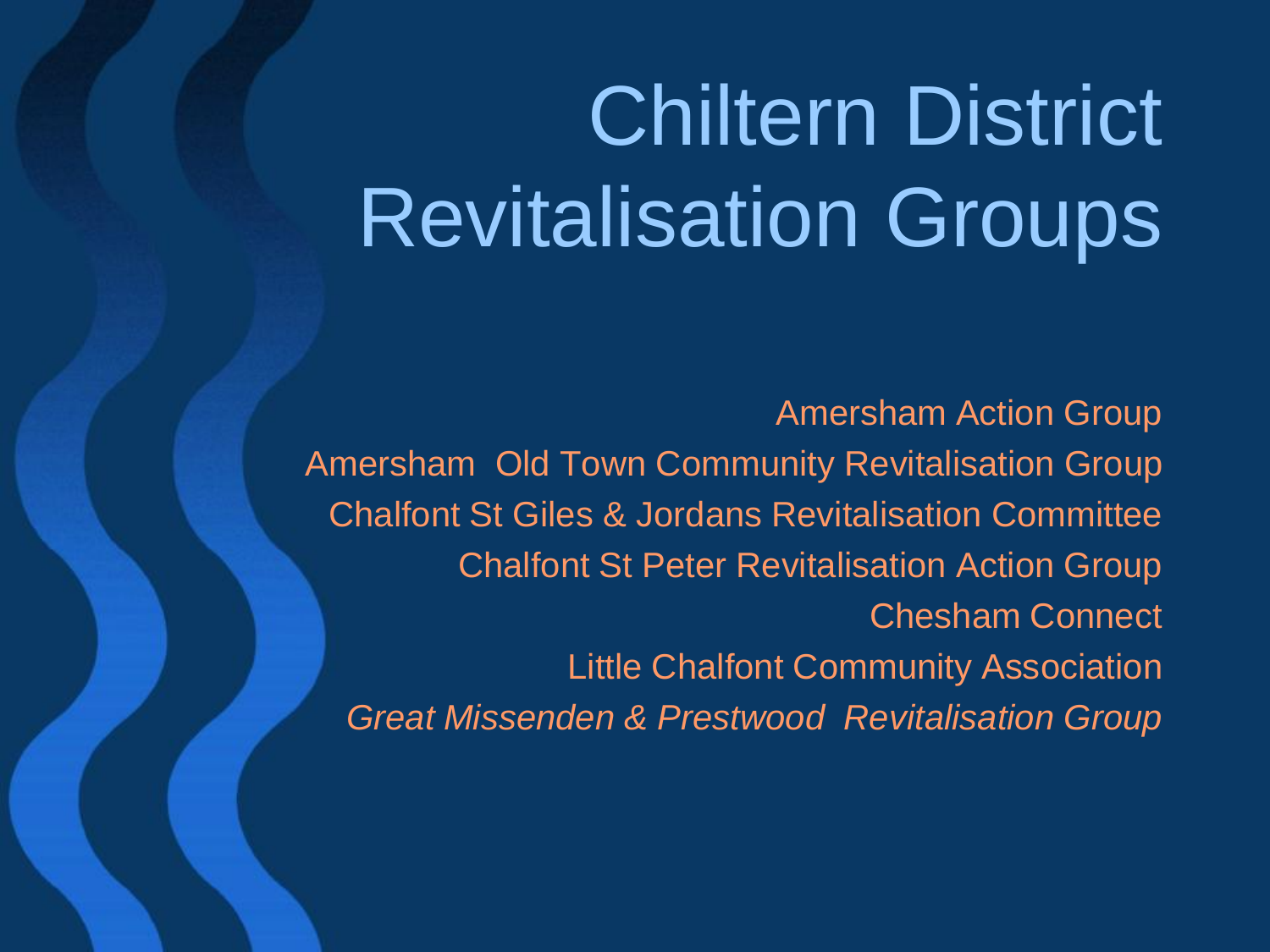# Why do these group require our support?

• the community identifies its own needs, values, challenges and priorities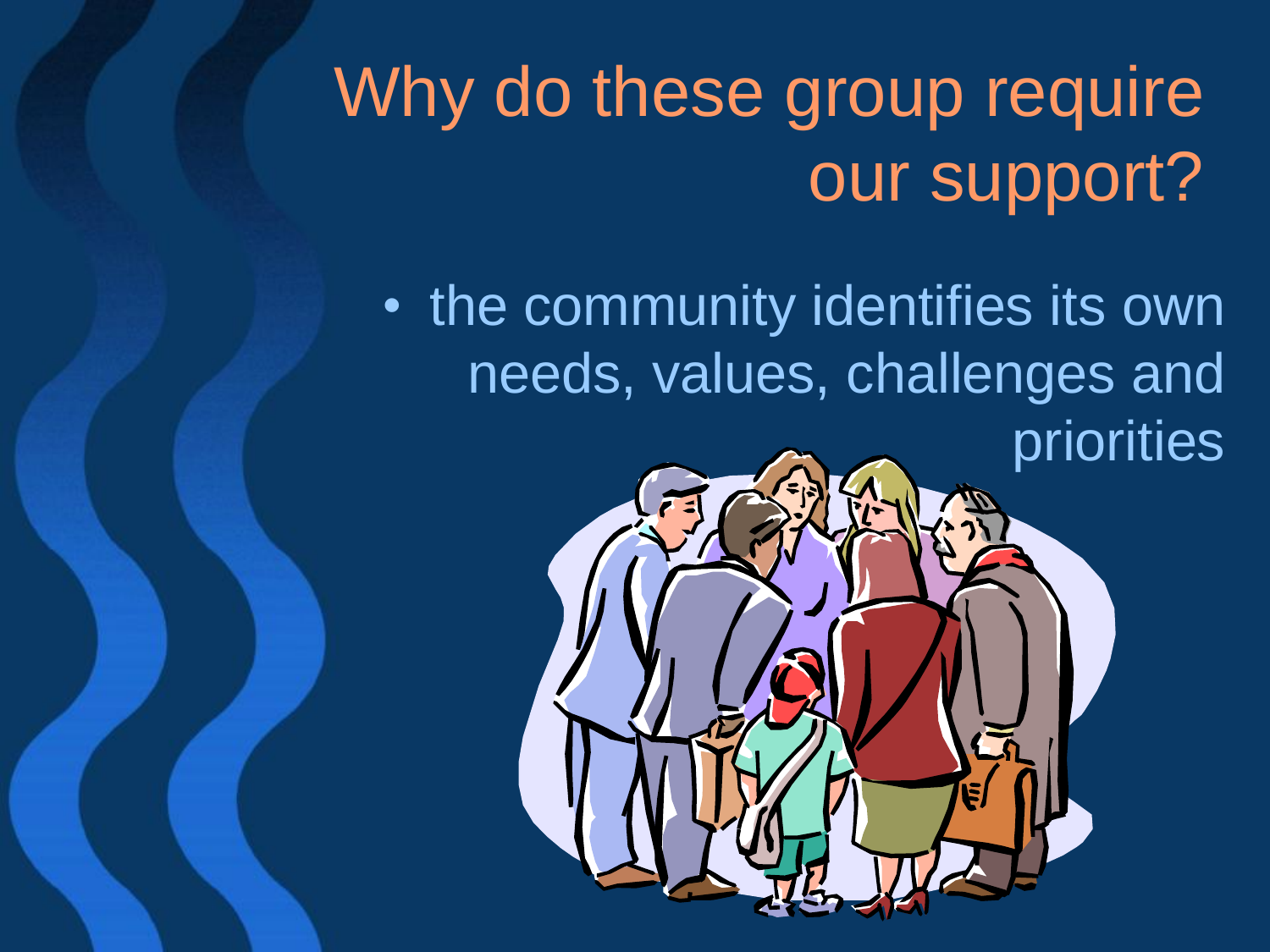#### partners & community wide representation

Retailers & businesses

youth clubs

older people action group

conservation , environment & transition groups

local community led services & amenities (eg library)

Chiltern District Council

Bucks County Council

Town /parish council

faith groups

Police

Buckinghamshire NHS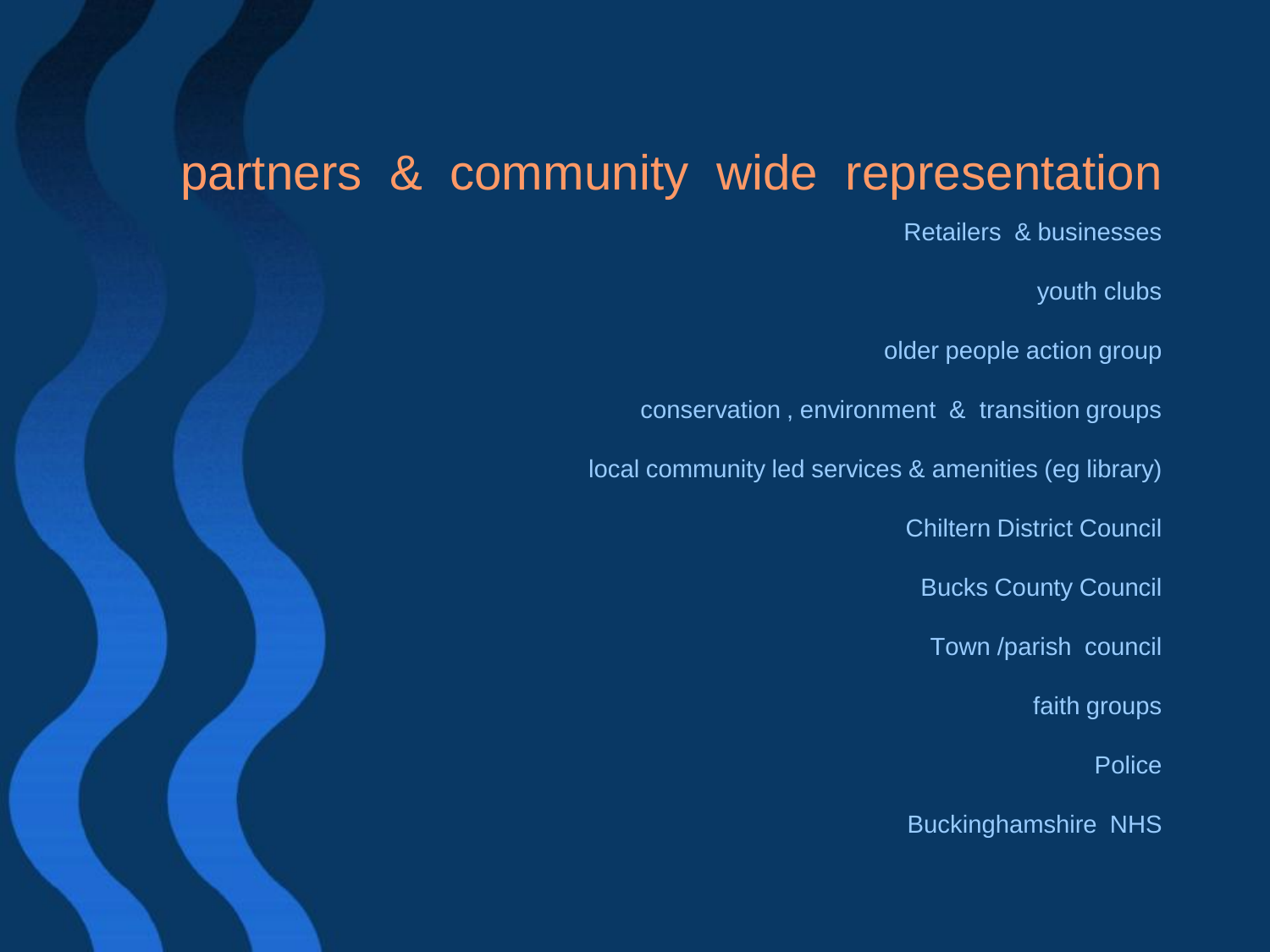#### Revitalisation Groups & Their Key Objectives

Viability & vitality of town & village centres Environmental improvements for residents and visitors Demand effective statutory services Community led provision of services Health & wellbeing projects - younger & older people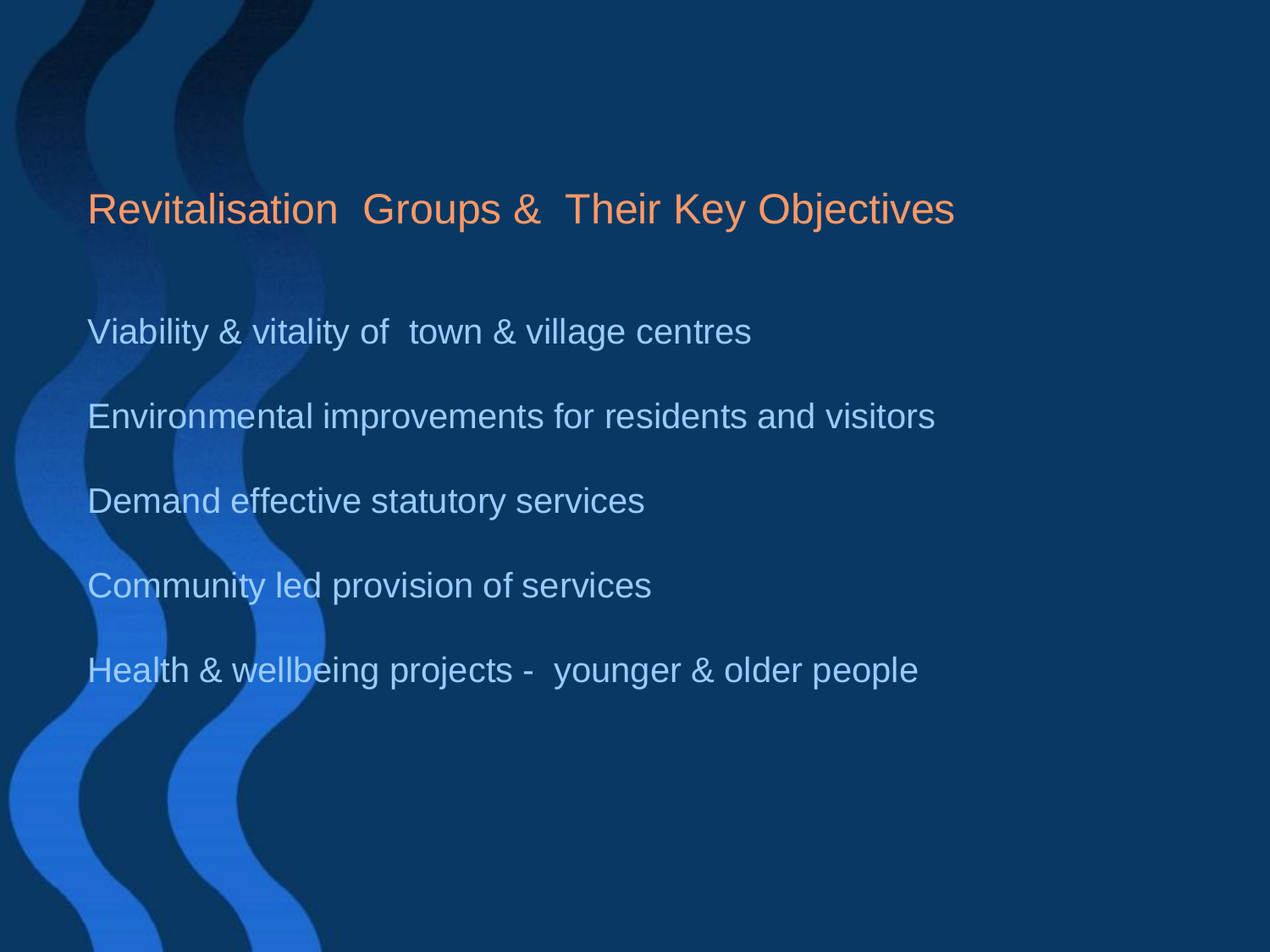### Shared Strategic Priorities ?

• Promote healthy living

- Promote wellbeing & address health inequalities
	- Promote community safety
	- Build capacity in voluntary sector
- Support the development & inclusion of younger people
	- Promote community cohesion
		- Conserve the environment
	- Support health & vitality of Chiltern's economy

NB Shared with CDC Community Well Being Plan 2017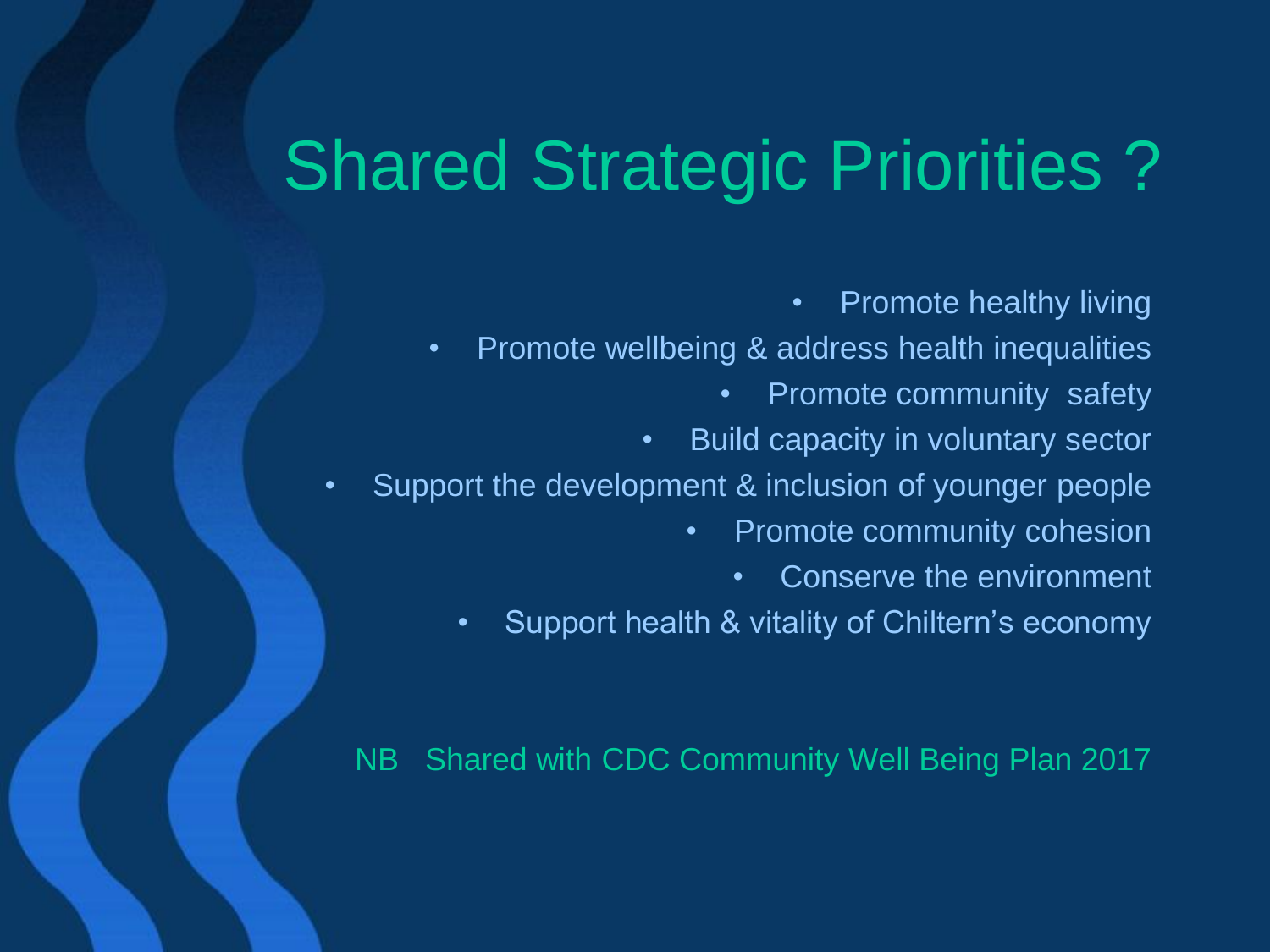#### Communities are participating

- Revitalisation groups are independent not for profit organisations run 100% by volunteers ;
- Closely aligned to their parish / town council
- libraries, visitor / tourist centres , museums
- Seek the widest possible representation from their community
- Younger and older people, residents groups, faith groups; business and retail; visitor attractions;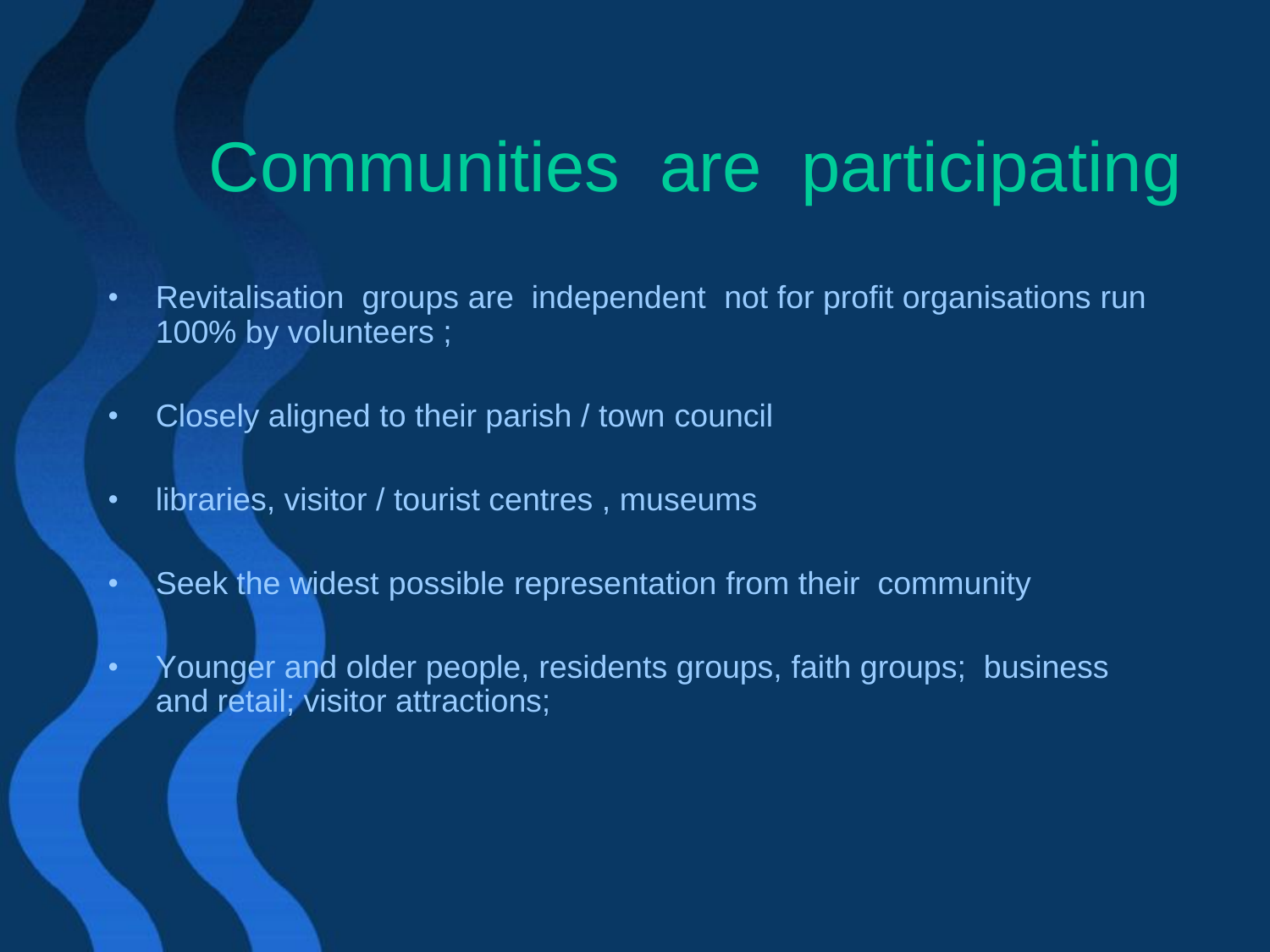# Local Benefits

- social cohesion
- local CDC Member engagement
- grass roots community participation
- action groups which "own" small local projects

• useful as a barometer of local attitudes & as a measure of satisfaction

• Provide a platform for local consultation on an issue (s)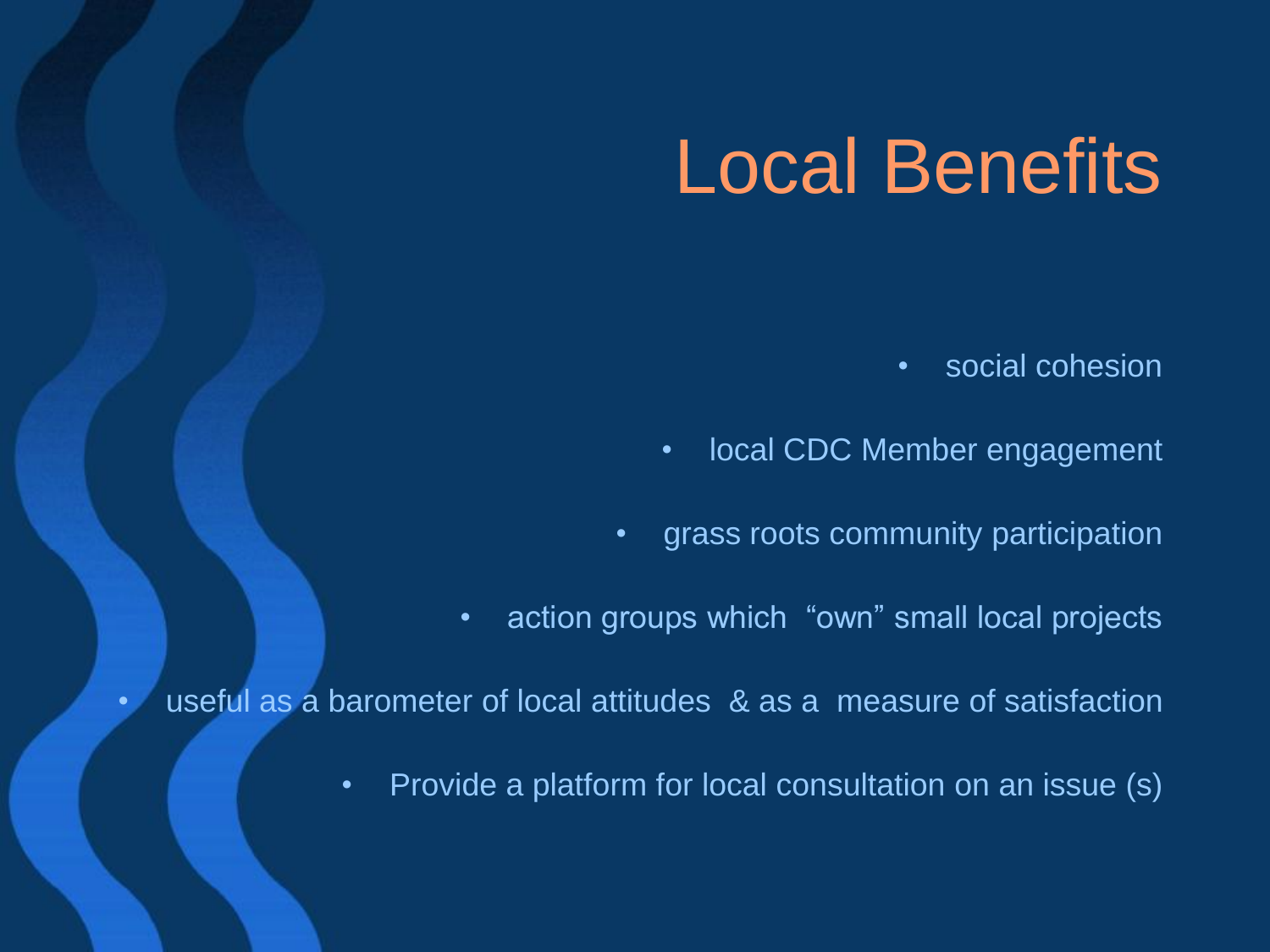#### Inward Investment

Funding Needed ? Community Impact Bucks "surgeries" held at CDC

Heart of Bucks – small grants Bucks County Council LAFs CDC Community Fund – annual grants CDC Capital Grants – via revit groups – annual grants HS2, Lottery (Awards for All, Heritage) Major trusts Small gifts & sponsorship Business and traders contributions Public donations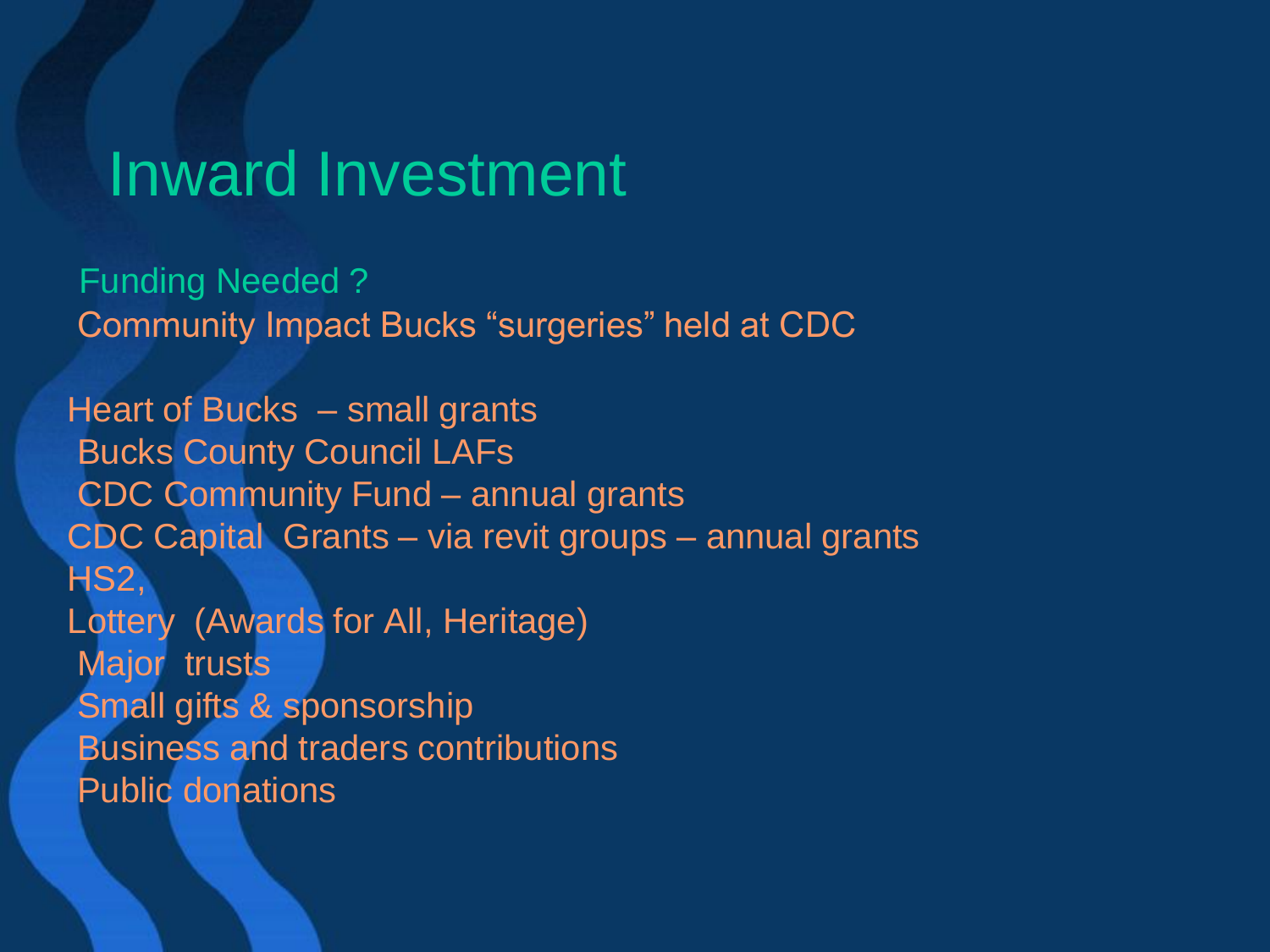#### 7 revit groups = 70+ revit projects!

Since 2003 all community led with CDC support

- Landscaping, planting, fencing, river bank clean ups
- High streets and village centres events linked to shopping,
- Small Business Saturday partnership between retail and community
- Visitor information & shopping guides
- Community events fairs & fetes, St George's Day, Chinese New Year;
- Heritage & museum projects intergenerational , local history
- Community Libraries CSG & Little Chalfont
- Youth provision, summer holiday diversionary activities & youth clubs
- Older persons action groups, service info, gentle exercise;
- Environment community orchards; energy conservation;
- Communication community newspapers & websites,
- Anti HS2